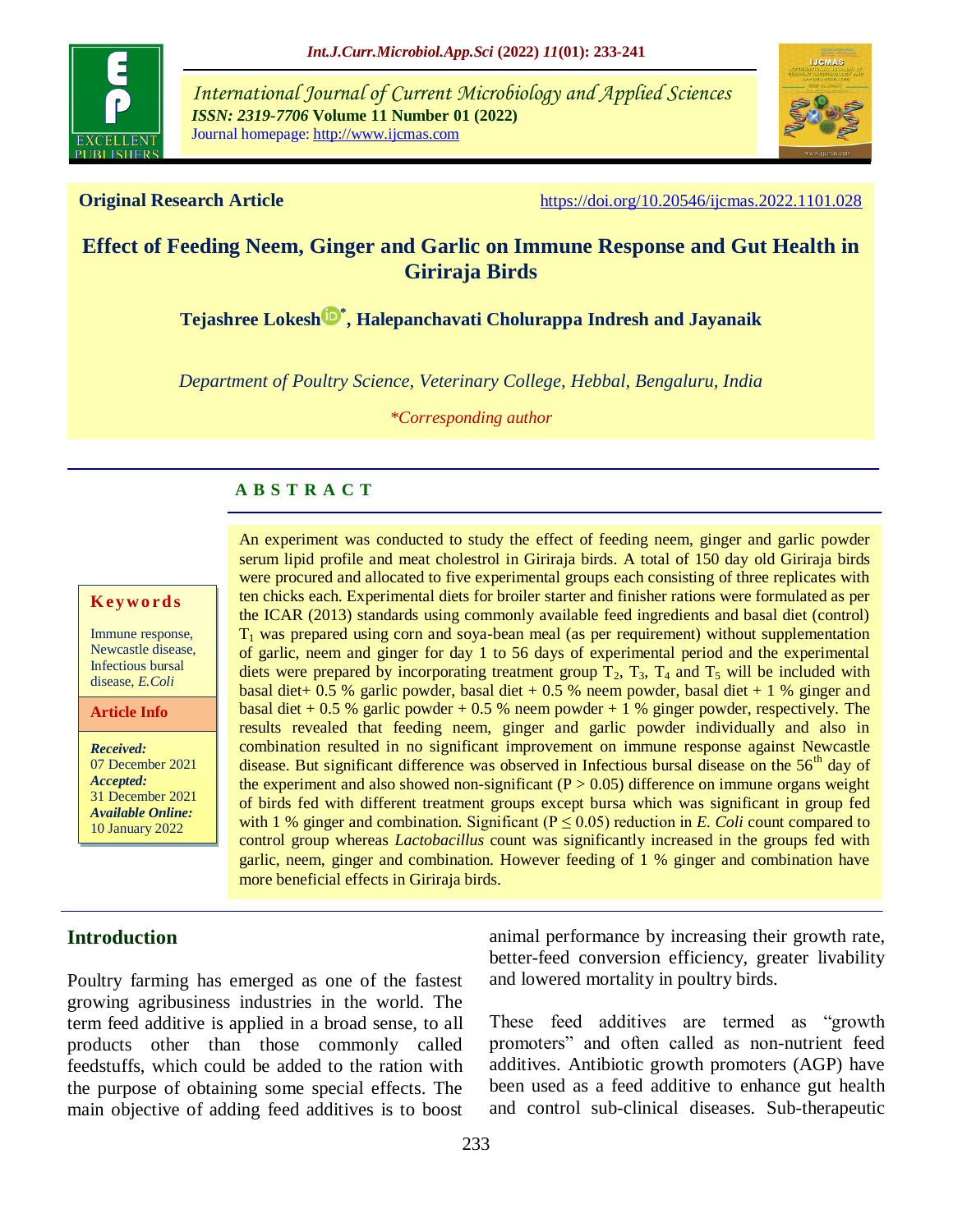levels of antibiotics given to poultry as growth enhancer may result to the development of antibiotic-resistant of bacteria, which are hazardous to animal and human health. The term "antibiotic growth promoter" is used to describe any medicine that destroys or inhibits bacteria which is administered at a low sub-therapeutic dose. The mechanism of action of antibiotics as growth promoters is related to interactions with intestinal microbial population.

There are some important bioactive components such as alkaloids, bitters, flavonoids, glycosides, mucilage, saponins, tannins (Vandergrift, 1998); phenols, phenolic acids, guinones, coumarins, terpenoids, essential oils, lectins and polypeptides (Cowan, 1999) in the structures of nearly all the plants. The large number of active compounds in these supplements may therefore present a more acceptable defense against bacterial attack than synthetic antimicrobials. There is evidence to suggest that herbs, spices and various plant extracts have antimicrobial effects which stimulate the growth of beneficial bacteria and minimize pathogenic bacterial activity in the gastrointestinal tract of poultry (Wenk, 2000). On the other hand, supplementing the diet with plant material that is rich in active substances with beneficial effects for the immune system can be used as an alternative to antibiotic growth promoters.

Neem (*Azadirachta indica*) is one of the most common wild growing trees in India. Neem and tulsi have attracted worldwide prominence due to its vast range of medicinal properties like antibacterial, antiviral, antifungal, antiprotozoal, hepatoprotective and various other properties without showing any adverse effects (Kale *et al.,* 2003). Neem and tulsi leaves extract has immunostimulant effect that activates the cell mediated immune response and therefore creates an enhanced response to any future challenges occurred by disease organisms. Low dose of neem leaves extract have an inhibitory action on wide spectrum of microorganisms (Talwar *et al.,* 1997) and immuonomodulatory actions that induce cellular immune reaction. Several herbs could help

providing some protection against bacteria and stimulate the immune system.

Garlic (*Allum sativum*) is widely distributed all over the world. Garlic contains active principles like allum, allylic sulphide which lowers the low density lipo protein levels and act as anti carcinogenic. It possess antibacterial, antiparasitic, antiviral, antioxidant, anticholesteremic, anticancerous and vasodilator characteristics (Hanieh *et al.,* 2010).

Ginger (*Zincifer officinale*) is one of the potential rhizome with a wide range of medicinal effects (Khan *et al.,* 2012). The dietary supplementation of ginger had significant effects on the weight of visceral organs of broiler chickens (Tekeli, 2011). Improvement of sensory quality in broiler meat on feeding ginger (Kim *et al.,* 2015)

Sadekar *et al., (*1998) fed neem dry leaves to broilers and observed significant effect on the immune performance against IBD. The significant increase recorded in this study could be attributed to the effects of garlic and neem on B- lymphocyte which differentiate into memory cells and plasma cells.

Gardzielewska *et al.,* (2003) observed significant effect on the immune performance against IBD and ND. Garlic is very rich in aromatic oils, which enhance digestion and positively influenced respiratory system being inhaled into air sacs and lungs of birds. Also it was found that garlic has strong antioxidative effects. Iwalokun *et al., (2004)*  observed garlic also has been shown to have strong antimicrobial and immune stimulating action.

The chemically active ingredient present in neem is nimbin which increases humoral and cell mediated immune responses. The significant increase in immune response in garlic and need attributed to the effects of garlic and neem on B- lymphocyte which differentiate into memory cells and plasma cells.

Anwarul *et al.,* (2018) observed no significant difference in spleen weight of broiler chicken in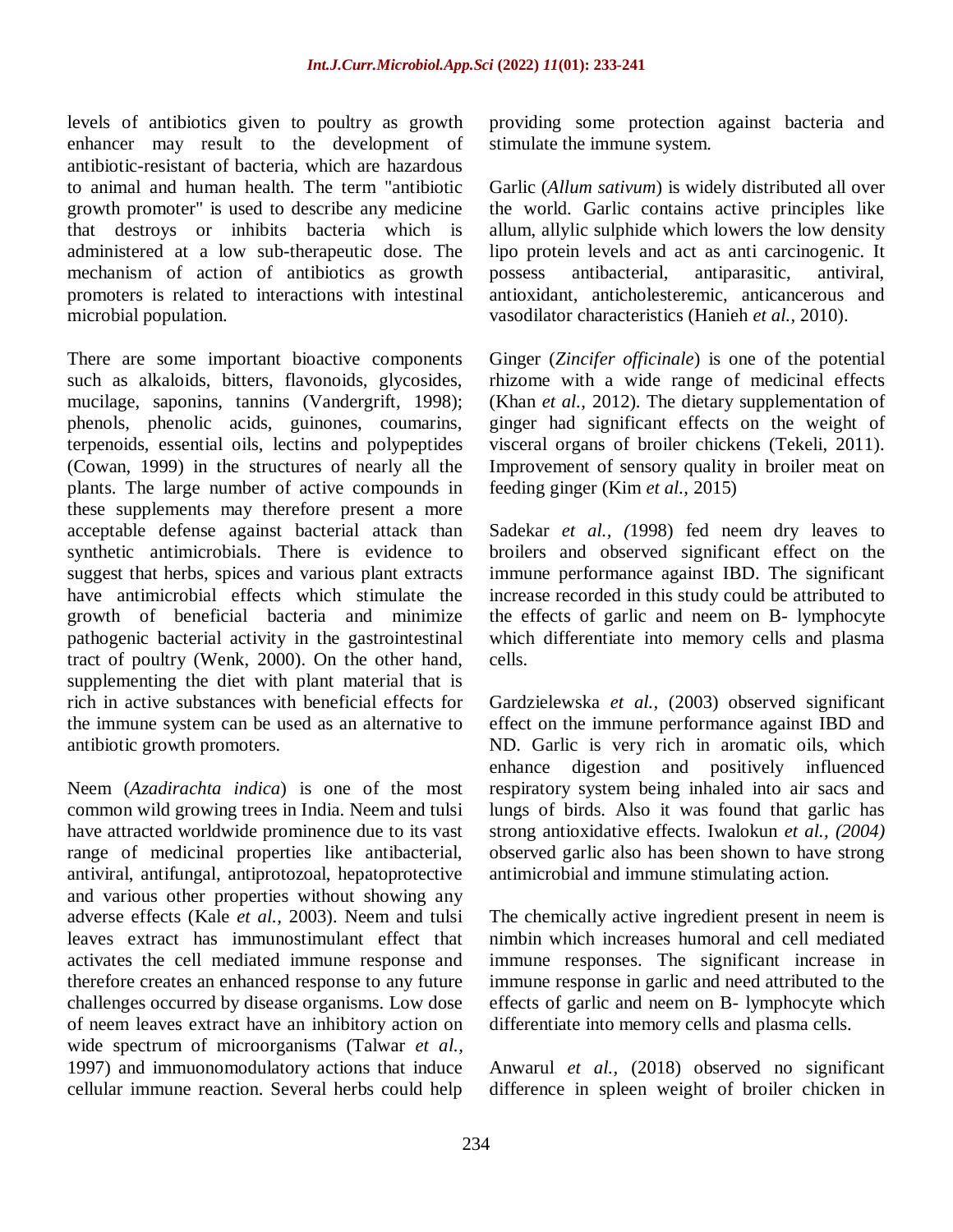control group and other treatment groups fed with different level of neem leaf powder.

Garlic contains active principles like allin, allylic sulphide, garlic has been used as a spice and native medicine for many years. It possess antibacterial, antiparasitic, antiviral, antioxidant, anticholesteremic, anticancerous and vasodilator characteristics.

Dieumou *et al.,* (2009) accessed the effect of ginger and garlic essential oils on growth performance and gut microbial population of broiler chicken by supplementing ginger and garlic oil at the rate of 10, 20 and 30 mg/kg/day. They observed significant decrease ( $P < 0.05$ ) in the colony forming units of *Escherichia coli* and other enterobacteria in the digesta of ileo- caecum of broiler chicken on garlic essential oil compared to control.

Sujatha *et al.,* (2017) studied the efficacy of water supplements of Aloe vera and neem during prestarter age on gut health. They observed significantly lowered (P < 0.05) *E. Coli* and increased *Lactobacillus* count in the groups respectively fed with Aloe vera and neem compared to the control group.

### **Materials and Methods**

The experiment was conducted at the Department of Poultry Science, Veterinary College, Hebbal, Bengaluru. A total of 150 one day old Giriraja birds were distributed into five treatment groups with three replicates in each group and ten birds in each replicate. Chicks were reared under deep litter system with supply of *ad libitum* feed and water. The trial duration was for 8 weeks (56 days). A standard broiler starter and finisher rations were formulated as per ICAR (2013) recommendation. Basal diet  $(T_1)$  and the experimental diets were prepared by incorporating garlic powder at 0.50 per cent  $(T_2)$ , neem powder at 0.50 per cent  $(T_3)$ , ginger powder at 1.0 per cent  $(T_4)$  and garlic powder 0.5 per cent + neem powder 0.5 per cent + ginger powder 1 per cent  $(T_5)$ . Blood samples were

collected from two birds from each replicate on 56th day. Serum was separated and antibody titer against Newcastle disease virus and Infectious bursal disease virus was estimated by HA followed by HI test and ELISA test, respectively. Antibody titres against Newcastle disease and Infectious bursal disease was estimated using HA followed by HI (Allan and Gough, 1974) and using indirect ELISA kit, respectively at the end of trial in treatments groups. At the end of the experiment, two birds from each replicate in each treatment groups were slaughtered to record the weight of lymphoid organs viz., spleen, thymus and bursa of fabricius. The recorded weights were expressed as the per cent of pre slaughter bird weight (% of live weight). At the end of the experiment, two birds from each replicate in  $T_1$  to  $T_5$  treatment groups, respectively were slaughtered. Intestinal contents from the small intestine were taken aseptically. The intestinal contents were collected in sterile container and further subjected to enumeration of gut microbes as per spread plate method. Specific media such as MacConkey agar was used for *E. coli* count, whereas *Lactobacillus* was assessed on brain heart infusion agar by pour plate method.

### **Results and Discussion**

### **Antibody titres against Newcastle disease and Infectious bursal Disease**

The results of influence of feeding neem, ginger and garlic powder on antibody titers against Newcastle disease and Infectious bursal disease during  $56<sup>th</sup>$  day in Giriraja birds were presented in Table 1.

At the end of  $56<sup>th</sup>$  day, the antibody titres against Newcastle disease in groups  $T_1$ ,  $T_2$ ,  $T_3$ ,  $T_4$  and  $T_5$ were 1.304, 1.391, 1.414, 1.396 and 1.417, respectively. ANOVA revealed no significant  $(P >$ 0.05) difference in antibody titre against Newcastle disease among the various treatment groups and also compared to control group.

At the end of  $56<sup>th</sup>$  day, the antibody titres against Infectious bursal disease in groups  $T_1$ ,  $T_2$ ,  $T_3$ ,  $T_4$  and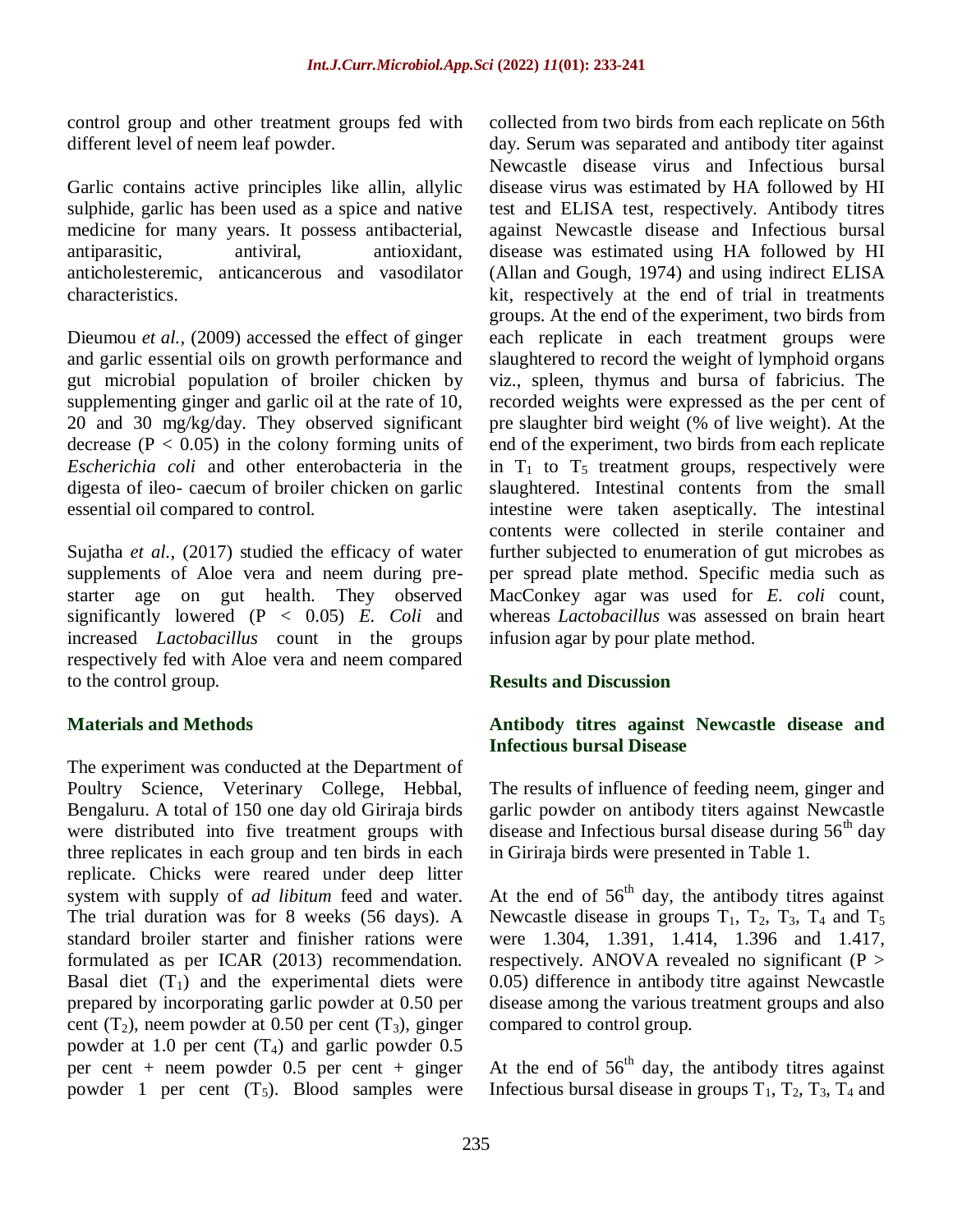T5 were 1559.43, 1562.71, 1584.66, 2498.88 and 2413.56, respectively. Statistical analysis revealed significant ( $P \le 0.05$ ) difference in antibody titres against Infectious bursal disease among the various treatment groups. The significantly higher antibody titer against Infectious bursal disease was observed in group  $T_4$ ,  $T_5$  compared to  $T_1$ ,  $T_2$  and  $T_3$ . There was no significant difference in antibody titre against Infectious bursal disease was observed in group  $T_4$ ,  $T_5$  and also among  $T_1$ ,  $T_2$  and  $T_3$ .

There was no significant difference  $(P > 0.05)$  in immune response against Newcastle disease in control and also compared all other treatment, whereas there was significant difference ( $P \le 0.05$ ) was observed against Infectious bursal disease in group fed with 1 % ginger and combination compared to control and group fed with 0.5 % garlic and 0.5 % neem.

In agreement with the present study Sadekar *et al., (*1998) fed Neem dry leaves to broilers and observed significant effect on the immune performance against IBD. The significant increase recorded in this study could be attributed to the effects of garlic/ neem on B- lymphocyte which differentiate into memory cells and plasma cells.

Neem has attracted worldwide prominence due to its vast range of medicinal properties like antibacterial, antiviral, antifungal, antiprotozoal, hepato protective and various other properties without showing any adverse effects. Feeding neem and tulsi leaves to immunosuppressed birds increased their humoral and cell mediated immune responses.

Garlic has been used as a spice and native medicine for many years. It possess antibacterial, antiparasitic, antiviral, antioxidant, anticholesteremic, anticancerous and vasodilator characteristics.

### **Immune organ weights (% of live weight)**

The results of the influence of feeding neem, ginger and garlic powder on the per cent relative immune organ weights (% of live weight) at  $56<sup>th</sup>$  day in

Giriraja birds are presented in Table 2. The weight of spleen (% live weight) on  $56<sup>th</sup>$  day of the experiment in groups  $T_1$ ,  $T_2$ ,  $T_3$ ,  $T_4$  and  $T_5$  were 0.127, 0.129, 0.123, 0.131 and 0.123, respectively. Statistical analysis revealed no significant  $(P > 0.05)$ difference in weight of spleen between the treatments and control.

The weight of thymus (% live weight) on  $56<sup>th</sup>$  day of the experiment in groups  $T_1$ ,  $T_2$ ,  $T_3$ ,  $T_4$  and  $T_5$  were 0.333, 0.329, 0.337, 0.325 and 0.344, respectively.

ANOVA revealed no significant  $(P > 0.05)$ difference in weight of thymus between the treatments and control.

The weight of bursa  $(\%)$  on 56<sup>th</sup> day of the experiment in groups  $T_1$ ,  $T_2$ ,  $T_3$ ,  $T_4$  and  $T_5$  were 0.131, 0.147, 0.149, 0.171 and 0.199, respectively. Statistical analysis revealed significant ( $P \le 0.05$ ) difference in weight of bursa between the treatments and control.

There was a significant ( $P \le 0.05$ ) difference in the weight of bursa observed between group  $T_5$ compared to  $T_1$ ,  $T_2$  and  $T_3$  and also among  $T_4$  and  $T_1$ . There was no significant ( $P > 0.05$ ) difference was observed in the weight of bursa between  $T_1$ ,  $T_2$  and  $T_3$  and also among  $T_2$ ,  $T_3$  and  $T_4$  and also among  $T_4$ and  $T_5$ .

There was no significant difference  $(P > 0.05)$  in immune response against Newcastle disease in control and also compared all other treatment, whereas there was significant difference ( $P \le 0.05$ ) was observed against Infectious bursal disease in group fed with 1 % ginger and combination compared to control and group fed with 0.5 % garlic and 0.5 % neem.

In agreement with the present study Sadekar *et al., (*2019) fed Neem dry leaves to broilers and observed significant effect on the immune performance against IBD. The significant increase recorded in this study could be attributed to the effects of garlic/ neem on B- lymphocyte which differentiate into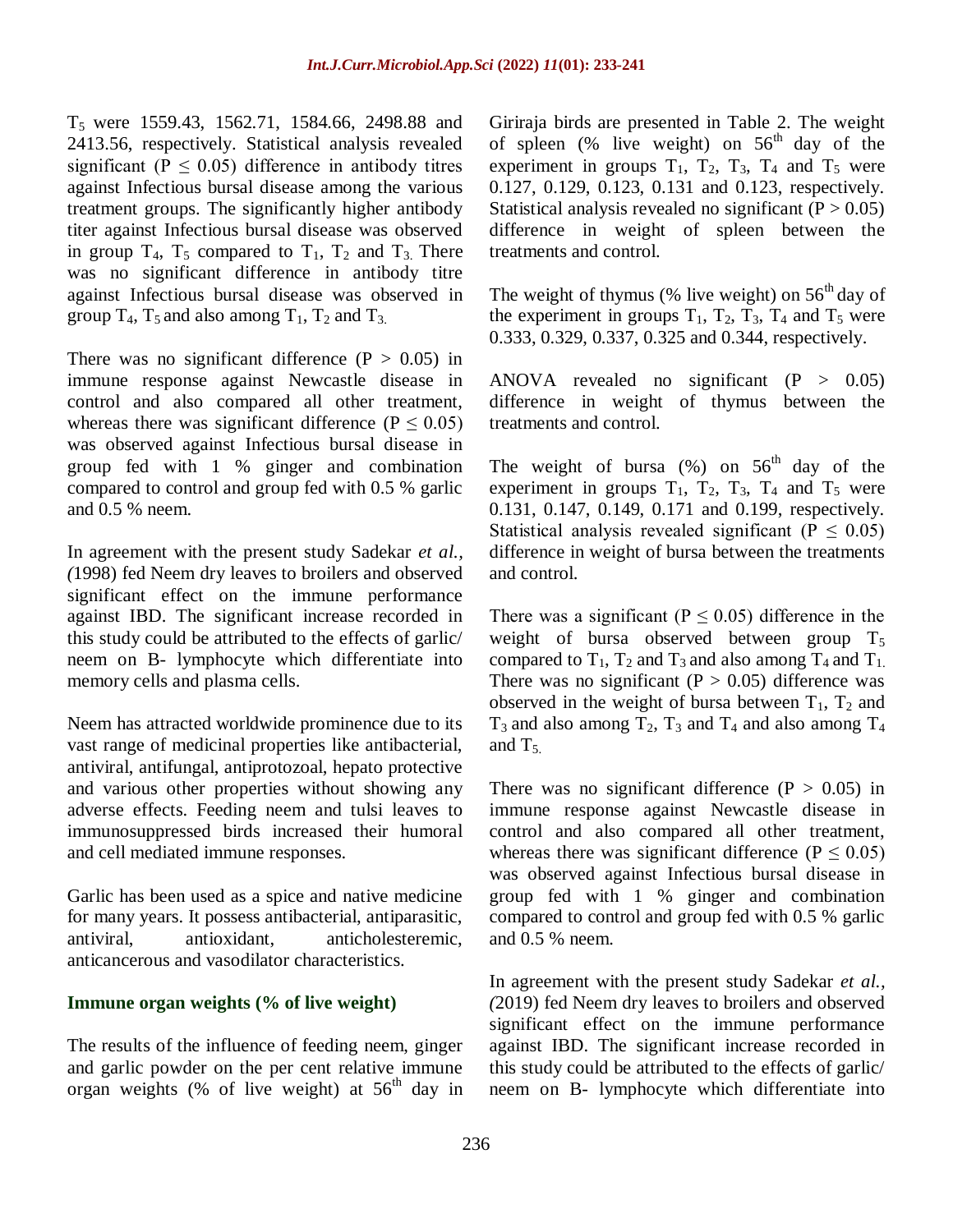memory cells and plasma cells. Neem has attracted worldwide prominence due to its vast range of medicinal properties like antibacterial, antiviral, antifungal, antiprotozoal, hepato protective and various other properties without showing any adverse effects. Feeding neem and tulsi leaves to immunosuppressed birds increased their humoral and cell mediated immune responses.

Garlic has been used as a spice and native medicine for many years. It possess antibacterial, antiparasitic, antiviral, antioxidant, anticholesteremic, anticancerous and vasodilator characteristics.

### **Gut microbial count**

The results of influence of feeding neem, ginger and garlic powder on gut (intestinal) microbial load  $(log_{10}$  CFU/g) on 56<sup>th</sup> day in Giriraja birds are presented in Table 3.

## *Escherchia coli*

At the end of  $56<sup>th</sup>$  day, the intestinal *E.coli* count  $(log_{10}$  CFU/g) in groups  $T_1$ ,  $T_2$ ,  $T_3$ ,  $T_4$  and  $T_5$  were 7.69, 7.08, 7.01, 6.97 and 6.19, respectively. The significant ( $P \le 0.05$ ) difference was observed in the intestinal *E. coli* count among the treatments compared to control. The highest *E.coli* count was observed in groups  $T_1$  when compared to other treatment groups.

The *E. coli* count ( $log_{10}$  CFU/ g) was significantly lower ( $P \le 0.05$ ) in the treatment group T<sub>5</sub> compared to  $T_1$ ,  $T_2$ ,  $T_3$  and  $T_4$  and also significantly lower (P  $\leq$ 0.05) count was observed in the treatment group  $T_2$  $T_3$  and  $T_4$  compared to control. There was no significant difference  $(P > 0.05)$  in the *E. coli* count among  $T_2$ ,  $T_3$  and  $T_4$ .

## **Lactobacillus spp.**

At the end of 56<sup>th</sup> day, the intestinal *Lactobacillus* counts ( $log_{10}$  CFU/g) in groups  $T_1$ ,  $T_2$ ,  $T_3$ ,  $T_4$ , and  $T_5$ were 6.26, 6.99, 7.02, 7.09 and 7.69, respectively. The significant ( $P \le 0.05$ ) difference was observed in the intestinal *Lactobacillus* counts among the treatments. The *Lactobacillus* count  $(\log_{10} CFU/g)$ was significantly ( $P \le 0.05$ ) higher in the groups T<sub>5</sub> compared to the control and other groups and also significantly higher ( $P \le 0.05$ ) count was observed in the treatment group  $T_2$ ,  $T_3$  and  $T_4$  compared to control. There was no significant difference  $(P >$ 0.05) in the *Lactobacillus* count among the groups  $T_2$ ,  $T_3$  and  $T_4$ .

There was significant difference ( $P \le 0.05$ ) in gut microbial count of Giriraja birds in the groups fed with neem, ginger and garlic powder compared to the control group at the end of the experiment  $(56<sup>th</sup>$ day).

The present study is in agreement with Mul and perry (1994) it has been observed that prebiotic oligosaccharides and some plant extracts can influence the growth of commensal gut microflora by facilitating a continuous supply of specific substrates for the protective intestinal flora or by minimising risk of development of populations in which opportunistic pathogens can thrive.

The present study is in disagreement with Khatum *et al.,* (2013) supplemented tulsi and neem leaves to study the effect on broiler microbial load at the rate of 1, 2 and 3ml/litre of drinking water. They observed no significant difference  $(P > 0.05)$  in the microbial count in the groups fed with tulsi and neem compared to the control group.

This may be due to the methanol extract of *A. indica* leaves that shows antibacterial activity against *Bacillus subtilis, Staphylococcus aureus, Proteus vulgaris, Salmonella typhi* and showed low activity on *Pseudomonas aeruginosa* but it is ineffective against *Escherichia coli* (Grover *et al.,* 2011).

The immune response against Newcastle disease was non significant ( $P > 0.05$ ) in group fed with garlic, neem and ginger powder at 0.5 per cent, 0.5 per cent, 1 per cent powder and combination of 0.5% garlic, 0.5 % neem, 1 % ginger powder respectively, compared to control on the  $56<sup>th</sup>$  day.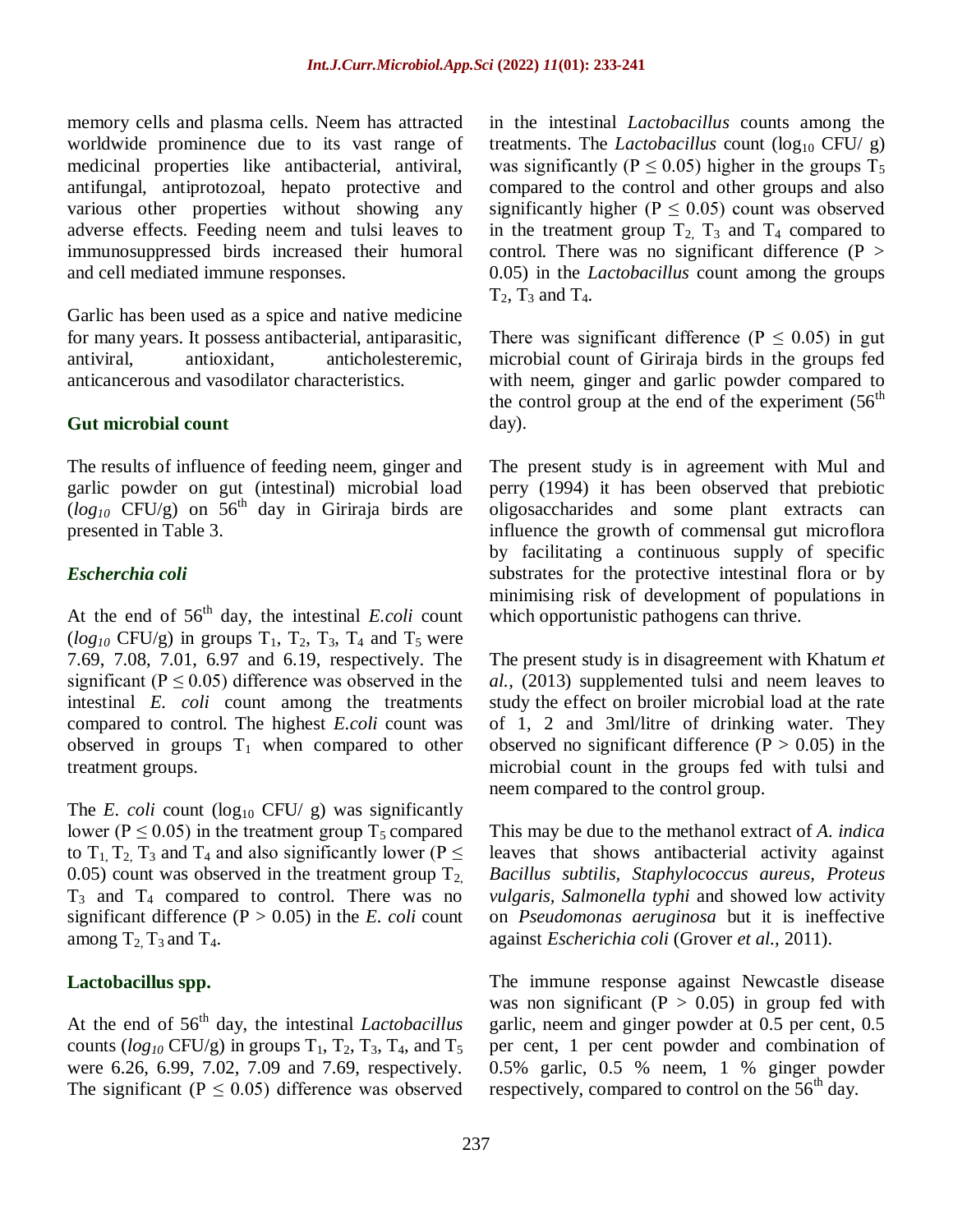Table.1 Effect of supplementation of Neem, Ginger and Garlic powder on antibody titres against Newcastle disease and Infectious bursal disease at the  $56<sup>th</sup>$  day in Giriraja birds.

|                                                                                                          | <b>Experimental group</b> | <b>Description of the treatment</b>               | $NDV$ (log <sub>10</sub> HI titre) | <b>IBDV</b> titre (ELISA)    |  |  |
|----------------------------------------------------------------------------------------------------------|---------------------------|---------------------------------------------------|------------------------------------|------------------------------|--|--|
|                                                                                                          | $\mathbf{T}_1$            | <b>Basal diet</b>                                 | $1.304 \pm 0.30$                   | $1559.43 \pm 288.30^b$       |  |  |
|                                                                                                          | $\bf T_2$                 | Basal diet + $0.5\%$ Garlic powder                | $1.391 \pm 0.17$                   | $1562.71 \pm 163.80^b$       |  |  |
|                                                                                                          | $T_3$                     | Basal diet $+0.5\%$ Neem powder                   | $1.414 \pm 0.12$                   | $1584.66 \pm 359.71^b$       |  |  |
|                                                                                                          |                           |                                                   |                                    |                              |  |  |
|                                                                                                          | T <sub>4</sub>            | Basal diet $+1\%$ Ginger powder                   | $1.396 \pm 0.22$                   | $2498.88 \pm 231.06^{\circ}$ |  |  |
|                                                                                                          | $T_5$                     | Basal diet + $0.5\%$ Garlic powder + $0.5\%$ Neem | $1.417 \pm 0.18$                   | $2413.56 \pm 291.49^a$       |  |  |
|                                                                                                          |                           | $powder + 1\%$ Ginger powder                      |                                    |                              |  |  |
| <sup>abc</sup> Means in the same column with no common superscript differ significantly ( $P \le 0.05$ ) |                           |                                                   |                                    |                              |  |  |

**Table.2** Effect of supplementation of Neem, Ginger and Garlic powder on Lymphoid organs weight (g/100g body weight) (Mean  $\pm$  SE) at the 56<sup>th</sup> day in Giriraja birds

| <b>Experimental</b><br>group                                                                             | Description of the treatment                 | Lymphoid organs weight<br>$(g/100g$ body weight) |                                     |                   |  |  |
|----------------------------------------------------------------------------------------------------------|----------------------------------------------|--------------------------------------------------|-------------------------------------|-------------------|--|--|
|                                                                                                          |                                              | <b>Spleen</b>                                    | <b>Bursa of</b><br><b>Fabricius</b> | <b>Thymus</b>     |  |  |
| $T_1$                                                                                                    | <b>Basal diet</b>                            | $0.127 \pm 0.153$                                | $0.131 \pm 0.014^c$                 | $0.333 \pm 0.043$ |  |  |
| $T_2$                                                                                                    | Basal diet + $0.5\%$ Garlic powder           | $0.129 \pm 0.007$                                | $0.147 \pm 0.004^{bc}$              | $0.329 \pm 0.011$ |  |  |
| $T_3$                                                                                                    | Basal diet $+0.5\%$ Neem powder              | $0.123 \pm 0.017$                                | $0.149 \pm 0.009^{bc}$              | $0.337 \pm 0.024$ |  |  |
| $T_4$                                                                                                    | Basal diet $+1\%$ Ginger powder              | $0.131 \pm 0.111$                                | $0.171 \pm 0.008^{ab}$              | $0.325 \pm 0.037$ |  |  |
| $T_5$                                                                                                    | Basal diet + $0.5\%$ Garlic powder + $0.5\%$ | $0.123 \pm 0.007$                                | $0.199 \pm 0.006^{\circ}$           | $0.344 \pm 0.030$ |  |  |
|                                                                                                          | Neem powder $+1\%$ Ginger powder             |                                                  |                                     |                   |  |  |
| <sup>abc</sup> Means in the same column with no common superscript differ significantly ( $P \le 0.05$ ) |                                              |                                                  |                                     |                   |  |  |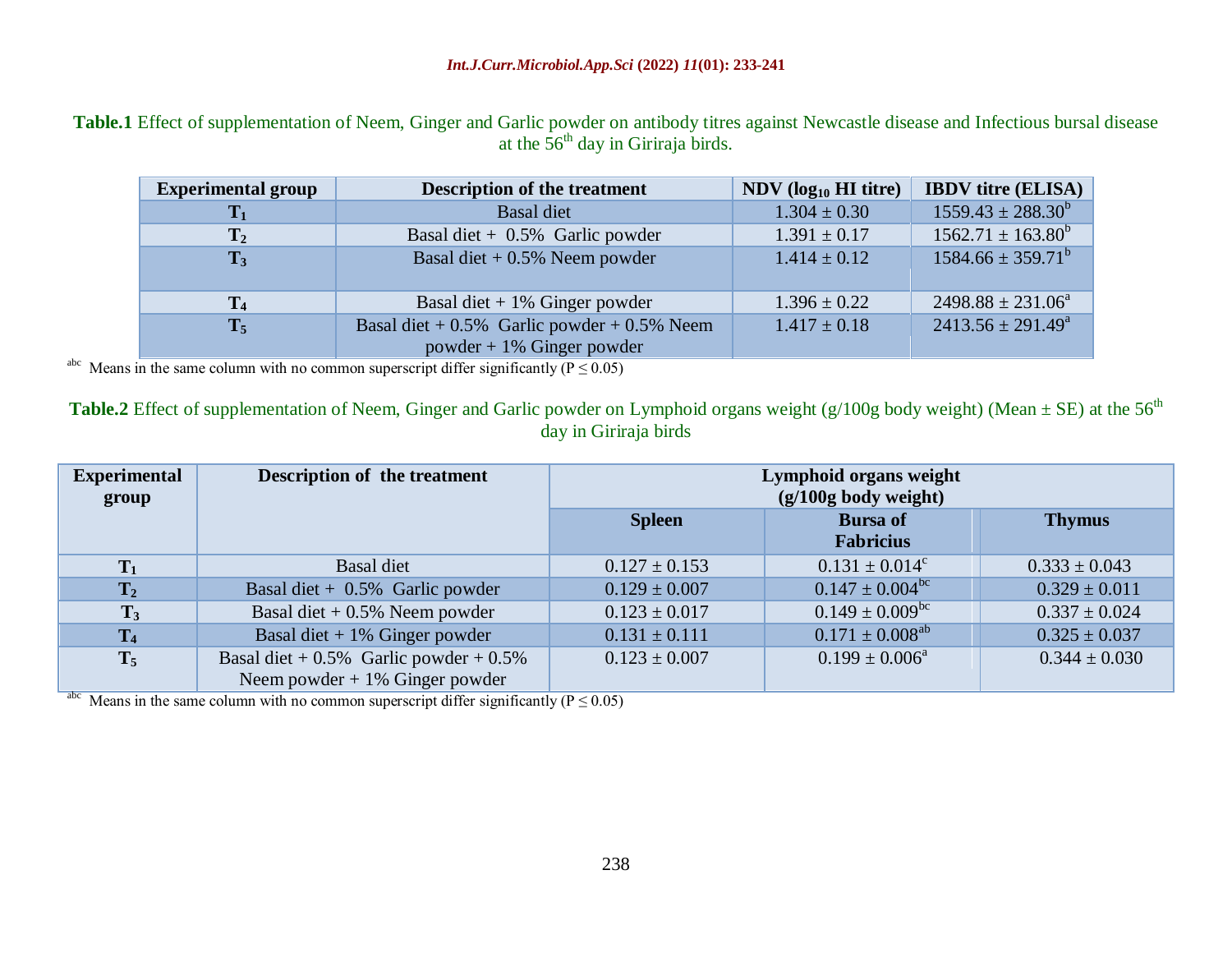# **Table.3** Effect of supplementation of Neem, Ginger and Garlic powder on Gut microbial counts ( $log_{10}$ CFU/g) (Mean  $\pm$  SE) at the 56<sup>th</sup> day in Giriraja Birds.

| <b>Experimental group</b> | <b>Description of the treatment</b>               | E. coli count                 | Lactobacillus count      |
|---------------------------|---------------------------------------------------|-------------------------------|--------------------------|
| $\mathbf{T_{1}}$          | Basal diet                                        | $7.69 \pm 0.032$ <sup>a</sup> | $6.26 \pm 0.043^{\circ}$ |
| $T_2$                     | Basal diet + $0.5\%$ Garlic powder                | $7.08 \pm 0.014^b$            | $6.99 \pm 0.019^b$       |
| $T_3$                     | Basal diet $+0.5\%$ Neem powder                   | $7.01 \pm 0.023^b$            | $7.02 \pm 0.013^b$       |
| T <sub>4</sub>            | Basal diet $+1\%$ Ginger powder                   | $6.97 \pm 0.051^{\circ}$      | $7.09 \pm 0.023^b$       |
| $T_5$                     | Basal diet + $0.5\%$ Garlic powder + $0.5\%$ Neem | $6.19 \pm 0.049^c$            | $7.69 \pm 0.019^a$       |
|                           | powder + $1\%$ Ginger powder                      |                               |                          |

abc Means in the same column with no common superscript differ significantly ( $P \le 0.05$ )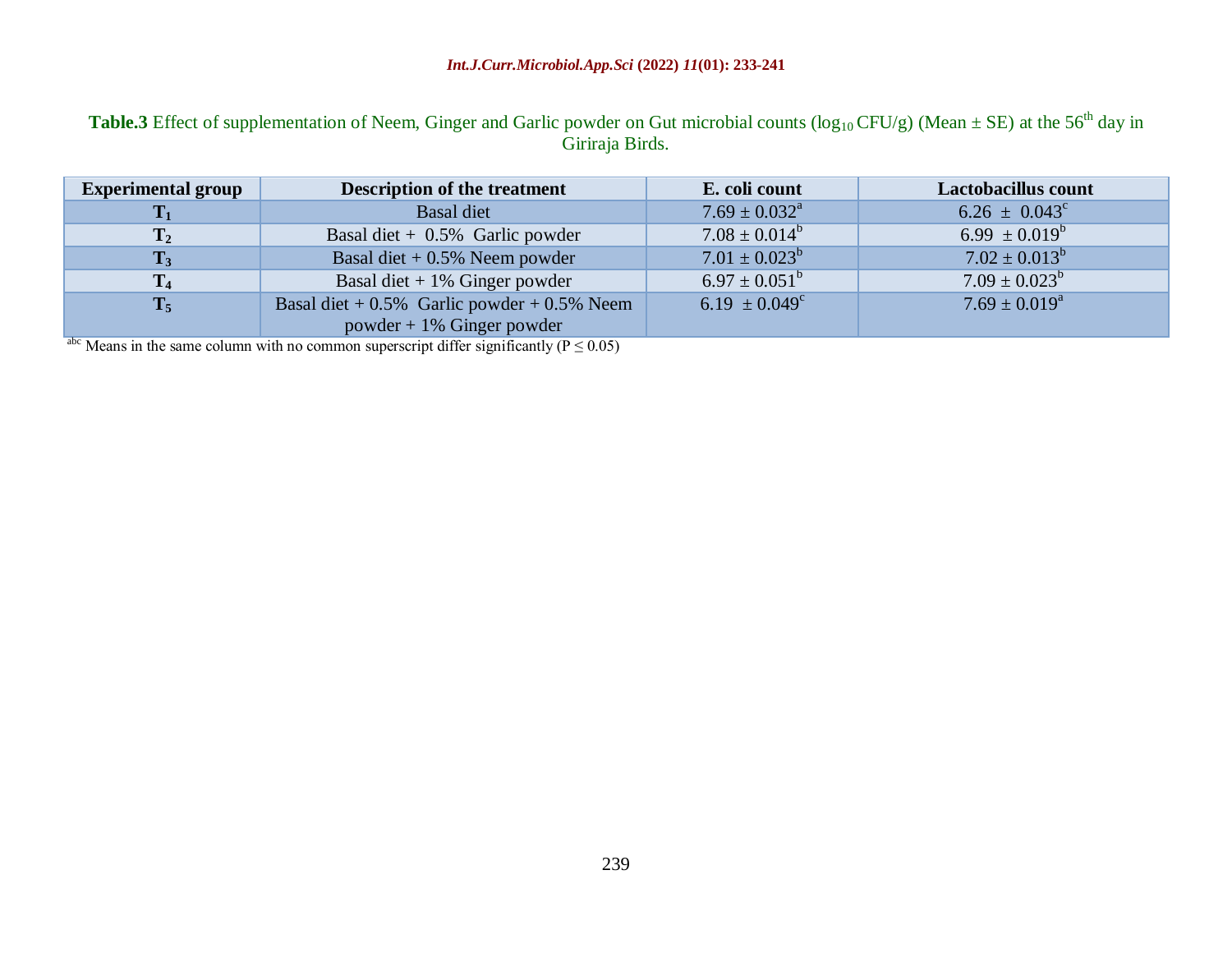The immune response against Infectious bursal disease was significant ( $P \le 0.05$ ) in group fed with 1 % ginger powder and combination of 0.5 % garlic, 0.5 % neem, 1 % ginger powder respectively, compared to control and 0.5 % garlic, 0.5 % neem on the  $56<sup>th</sup>$  day.

The immune organs weight was significant ( $P \leq$ 0.05) in bursa in group fed with 1 % ginger and combination of 0.5 % garlic, 0.5 % neem and 1 % ginger powder compared to control and 0.5 % garlic and 0.5 % neem at the end of the experiment  $(56<sup>th</sup>$ day).

The Gut microbial count on *E. coli and Lactobacillus spp.* in different groups of birds fed with garlic, neem and ginger powder at 0.5 per cent, 0.5 per cent, 1 per cent powder and combination of 0.5 % garlic, 0.5 % neem, 1 % ginger powder, respectively had significant difference ( $P \le 0.05$ ) when compared to control group at the end of the experiment  $(56<sup>th</sup>$  day).

Inclusion of garlic, neem and ginger powder at 0.5 per cent, 0.5 per cent, 1 per cent powder and combination of 0.5 % garlic, 0.5 % neem, 1 % ginger powder, respectively had no significant improvement on immune response against Newcastle disease. But significant difference was observed in Infectious bursal disease on the  $56<sup>th</sup>$  day of the experiment in the inclusion of 1 % ginger and combination of 0.5 % garlic, 0.5 % neem and 1 % ginger powder and also showed non-significant ( $P >$ 0.05) difference on immune organs weight of birds fed with different treatment groups compared to control except bursa which was significant in group fed with 1 % ginger and combination compared to control and 0.5 % garlic and 0.5 % neem at the end of the experiment  $(56<sup>th</sup>$  day).

Inclusion of garlic, neem and ginger powder at 0.5 per cent, 0.5 per cent, 1 per cent powder and combination of 0.5 % garlic, 0.5 % neem, 1 % ginger powder, respectively revealed significant ( $P \leq$ 0.05) reduction in *E. Coli* count compared to control group whereas *Lactobacillus* count was significantly

increased in the groups fed with garlic, neem, ginger and combination of garlic, neem and ginger compared to control group at the end of  $56<sup>th</sup>$  day.

## **References**

- Anwarul Haque Beg. Md., Zahir Uddin Rubel. Md., Aftabuzzaman. Md., Toufik Ahmed Nahid. Md. and Maksuda Begum. Md., 2018. Efficacy of neem leaf meal as an alternative in broiler ration. *Asian. J. of res. in anim and vet. Sci*., 2(4): 1-10
- Cowan, M. M. 1999 plant products as antimicrobial agents. Clinical Microbiology Review. 12(4): 564-582
- Dieumou, F., Kulate, J. R., Teguia. A. and Tamokou, J. D. 2009. Effects of ginger (*Zingiber officinale*) and garlic (*Allium sativum*) essential oils on growth performance and gut population of broiler chickens. *Livestock Res. Rural Dev*., 21(8)
- Gardzielewska., L. M. T. Fadlalla., B. H. Mohammed., A. O. Bakhiet., 2010. Effect of feeding garlic on the performance and immunity of broilers. *Asian. J. of Poult. Sci.,* 4(4): 182-189
- Grover, A., Bhandari, B. S. and Rai, N., 2011. Phytochemical evaluation and hepato protective activity of fresh juice of young stem bark of neem. *Int. J. Pharm. Pharmacol. Sci.*, 3(2): 1059-1065
- Hanieh, H., Narabara, K., Piao, M., Gerile, C., Abe, A. and Kondo, Y., 2010. Modulatory effects of two levels of dietary Alliums on immune responses. *Anim. Sci. J.*, 81:673-680
- Iwalokun., L. M. T. Fadlalla., B. H. Mohammed., A. O. Bakhiet. 2010. Effect of feeding garlic on the performance and immunity of broilers. *Asian. J. of Poult. Sci*., 4(4): 182-189
- Kale, B. P., Kothekar, M. A., Tayade, H. P., Jaju, J. B and Mateeddin, M. 2003. *Indian. J. of Pharmacol.*, 35:177
- Khan. M, Ullah. N, Azhar. M,, Komal and Wali. M., 2012 A mini review on the therapeutic potential of *Zingifer offinale* (ginger). *Nat. Prod. Ind. J*., 15(1): 125